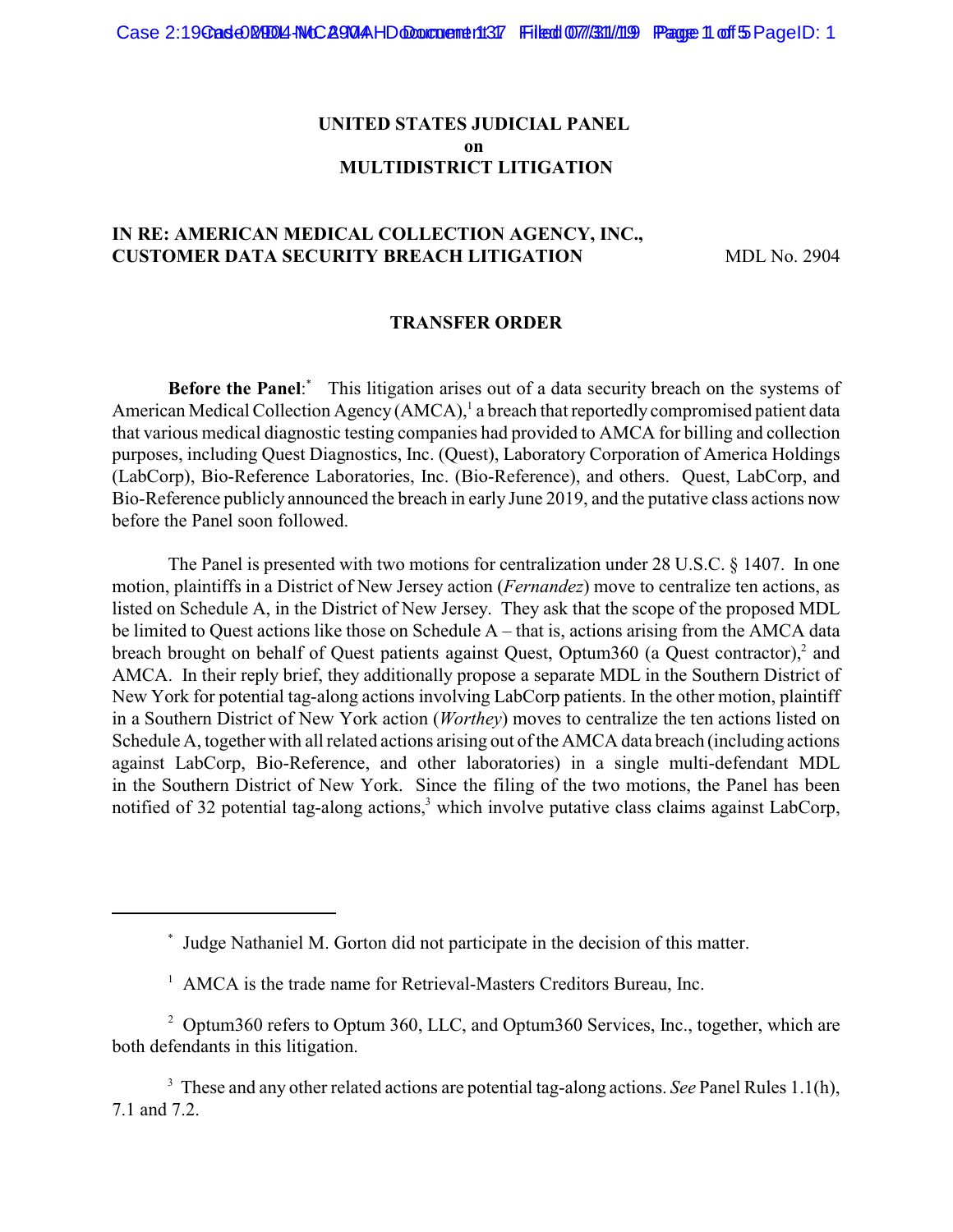-2-

Quest, Optum360, Bio-Reference, and AMCA, singly or in combination.<sup>4</sup>

All responding parties support centralization but disagree on the structure of the proposed MDL proceedings (two or more laboratory-specific MDLs or a single omnibus MDL) and the proposed transferee districts. Defendants Quest, Optum360, LabCorp, and Bio-Reference unanimously support centralization of all actions in a single multi-defendant MDL in the District of New Jersey or, alternatively, the Southern District of New York.<sup>5</sup> Plaintiffs in nine actions also support a single multi-defendant MDL, and variously propose the Southern District of New York, the Central District of California, and the District of Minnesota as their first or second choice for transferee district. Plaintiffs in fourteen actions support creation of one or more laboratory-specific MDLs – a Quest MDLin the District of New Jersey; a LabCorp MDLin the Middle District of North Carolina or the Southern District of New York; and, should the need arise, additional MDLs for other laboratories impacted by the AMCA data breach.

We find that common factual questions in all actions unquestionably arise from the same recently-disclosed breach of AMCA's systems from August 2018 through March 2019, through which an unauthorized user allegedly gained access to patients' personal and financial information, including social security numbers and credit card and bank account information, and patients' medical information. Thus, discovery and motions concerning AMCA's data security practices, how the unauthorized access occurred, and the investigation into the breach will be substantially the same in all actions.

The only issue is whether creation of a single multi-defendant MDL or laboratory-specific MDLs will achieve greater efficiencies. The plaintiffs supporting creation of laboratory-specific MDLs argue that separate MDLs are warranted principally because (1) each laboratory's practices and procedures for the storage and sharing of patient data will raise unique factual issues; (2) each laboratory had a distinct contractual relationship with AMCA; (3) the laboratory defendants are direct competitors and, thus, will need to protect against the disclosure of confidential information; and (4) the common factual issues surrounding AMCA's conduct will be minor because AMCA is in bankruptcy and likely will not participate in the litigation.

In response, the parties supporting a single multi-defendant MDL argue that (1) the central factual issues in all actions, regardless of the named defendants, concern the same data breach on AMCA's systems and, in particular, AMCA's data security practices and the cause of the breach; (2) the actions propose overlapping nationwide and statewide classes, and several actions propose a class of all patients affected by the AMCA data breach without limitation as to the laboratory used; (3) as a result, centralization is necessary to avoid duplicative discovery and class certification

<sup>&</sup>lt;sup>4</sup> Of these, nine are actions against LabCorp; fourteen are actions against Quest and Optum360; and nine involve two or more laboratory defendants (LabCorp, Quest, and/or Bio-Reference).

<sup>&</sup>lt;sup>5</sup> AMCA did not file a response to the motions for centralization.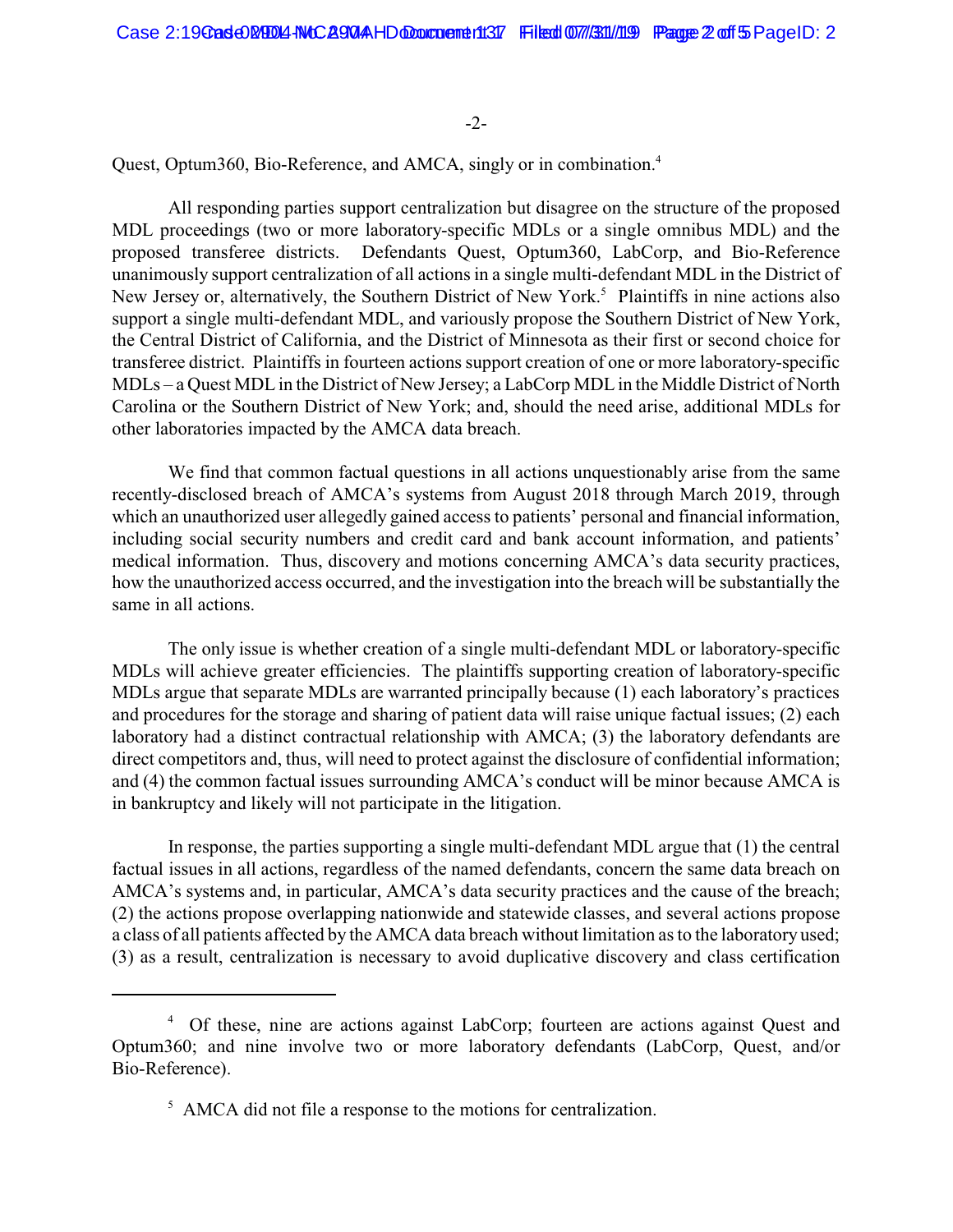-3-

proceedings, as well as inconsistent pretrial rulings; and (4) concerns about protection of confidential proprietary information in a multi-defendant MDL likely are overstated, given that all defendants support a single MDL, and in any event, appropriate protective orders can address such concerns. They also note that a number of complaints are not amenable to separation into laboratory-specific MDLs, as they plead claims against multiple laboratory defendants.

In our judgment, a single MDL encompassing Quest, LabCorp, Bio-Reference, and potentially other laboratories is necessary to ensure the just and efficient conduct of this litigation. In many situations, we are hesitant to bring together actions involving competing defendants, but when, as here, the actions stem from the same data breach, and there is significant overlap in the central factual issues, parties, proposed classes, and claims, we find that creation of a single MDL is warranted. A single, multi-defendant MDL also will facilitate more efficient coordination with the AMCA bankruptcy proceeding, in which the parties' anticipated discovery of AMCA likely would take place.<sup>6</sup> Although the advocates of separate MDLs have identified certain laboratory-specific issues, Section 1407 does not require a complete identity of common factual issues or parties as a prerequisite to transfer, and the presence of additional facts is not significant where the actions arise from a common factual core.<sup>7</sup> We are confident that the transferee judge can accommodate any issues involving the different laboratories in a manner that ensures the just and efficient resolution of all cases.

On the basis of the papers filed and the hearing session held, we find that the actions listed on Schedule A involve common questions of fact and that centralization will serve the convenience of the parties and witnesses and promote the just and efficient conduct of this litigation. All of the actions present common factual questions concerning an alleged data breach of AMCA's systems from about August 2018 through March 2019, that allegedly compromised patient data provided to AMCA by Quest, LabCorp, Bio-Reference, and other medical testing laboratories. The common factual questions include: (1) AMCA's data security practices and whether they met industry standards; (2) how the unauthorized access occurred; (3) when defendants knew or should have known of the breach; (4) the investigation into the breach; and (5) the alleged delay in disclosure of the breach by all defendants. Thus, although the actions on Schedule A are on behalf of Quest patients, we have determined that the centralized proceedings should include the potential tag-along actions against LabCorp and Bio-Reference, and potentially actions against other laboratories

 $6\degree$  The contention that issues pertaining to AMCA will be insignificant is not supported by the record, which indicates that, at a minimum, an undetermined number of AMCA depositions and information about its computers will be sought. Indeed, the record reflects that defendants and state attorneys general conducting investigations into the AMCA data breach already have sought production of information from AMCA in the bankruptcy case.

<sup>&</sup>lt;sup>7</sup> See In re: Auto Body Shop Antitrust Litig., 37 F. Supp. 3d 1388, 1390 (J.P.M.L. 2014).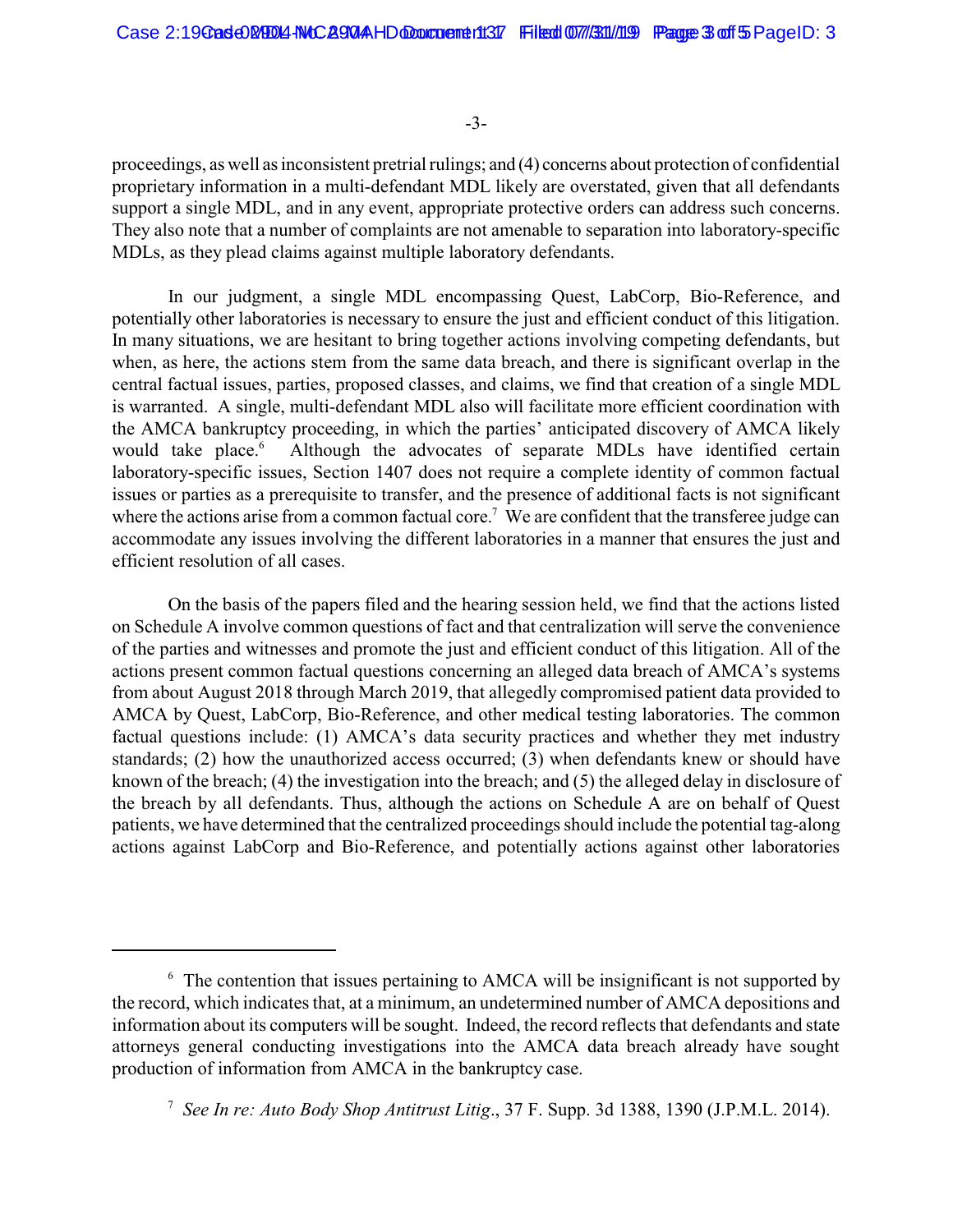-4-

impacted by the AMCA data breach.<sup>8</sup> Centralization will eliminate duplicative discovery; prevent inconsistent pretrial rulings, including with respect to class certification; and conserve the resources of the parties, their counsel, and the judiciary.

We conclude that the District of New Jersey is an appropriate transferee district. All defendants and plaintiffs in over a dozen actions support this district, where four actions on the motion and seven potential tag-along actions are pending. Defendants Quest and Bio-Reference have their headquarters there, and AMCA is located nearby in Elmsford, New York.<sup>9</sup> Thus, common documents and witnesses likely will be located in or near this district. Judge Madeline Cox Arleo, who presides over six of the pending actions, is an experienced transferee judge with the ability and willingness to manage this litigation efficiently. We are confident she will steer this matter on a prudent course.

IT IS THEREFORE ORDERED that the actions listed on Schedule A and pending outside the District of New Jersey are transferred to the District of New Jersey and, with the consent of that court, assigned to the Honorable Madeline Cox Arleo for coordinated or consolidated pretrial proceedings.

PANEL ON MULTIDISTRICT LITIGATION

Jarah Vance

 Sarah S. Vance Chair

Karen K. Caldwell

`

Lewis A. Kaplan Ellen Segal Huvelle R. David Proctor Catherine D. Perry

<sup>&</sup>lt;sup>8</sup> We intend to transfer these actions through the conditional transfer order process. *See* Panel Rule 7.1(b).

<sup>&</sup>lt;sup>9</sup> Several plaintiffs requested the Southern District of New York as transferee district to ensure coordination with the AMCA bankruptcy case in that district. But "the transferee judge and the bankruptcy judge need not sit in the same district to be able to coordinate informally" on matters arising in the MDL that implicate the bankruptcy proceeding. *See In re Takata Airbag Prods. Liab. Litig*., 84 F. Supp. 3d 1371, 1373 n.4 (J.P.M.L. 2015)